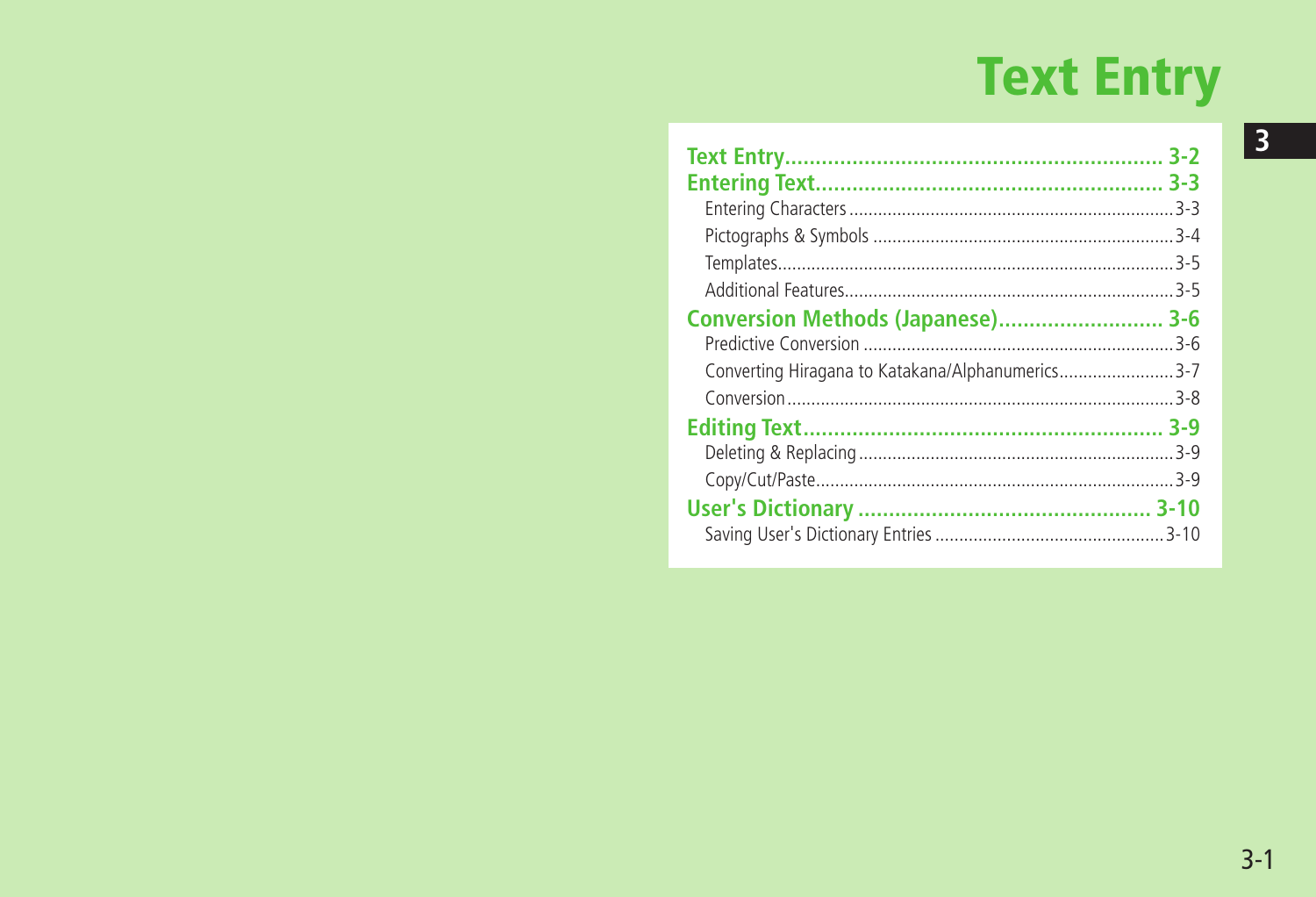# <span id="page-1-0"></span>**Text Entry**

#### **Enter alphanumerics, hiragana, kanji, katakana, symbols and pictographs.**

● Three types of character input methods are available: Mode 1 (5-touch), Mode 2 (2-touch), Mode 3 (NIKO-touch) In this guide, examples are described in Mode 1 (5-touch).

### **Mode 2 (2-touch)/Mode 3 (NIKO-touch)**

Press two numeric keys to enter a character.

● List of Key Assignments (rep. 18-14 to 16)

#### ■ **Help**

Help describes text entry operations.

 $>$  In text entry window,  $\overline{\mathbf{x}}$  [Menu]  $\rightarrow$  Help  $\rightarrow$  Select an item



| <b>O</b> Character Input Methods                                                           | <b>Operations</b>                                                  |
|--------------------------------------------------------------------------------------------|--------------------------------------------------------------------|
| $2:$ Mode 2 (2-touch)<br>但: Mode 3 (NIKO-touch)<br>• No icon appears for Mode 1 (5-touch). | Press and hold<br>⊠∏Mode]                                          |
| <sup>0</sup> Input Modes*                                                                  | <b>Operations</b>                                                  |
| abc: Alphanumerics<br>123: Numbers<br>漢: Kanji (hiragana)<br>カナ: Katakana                  | ⊠∏Mode]                                                            |
| <b>@</b> Double-byte/Single-byte*                                                          | <b>Operations</b>                                                  |
| 1/1: Double-byte<br>1/2: Single-byte                                                       | $Y$ /[Menu] $\rightarrow$<br>2bytes character<br>(1byte character) |
| <b>@ Remaining/Maximum Bytes in Message</b>                                                |                                                                    |
| Depending on functions, number of entered characters may appear.                           |                                                                    |

\* Operations in Mode 3 (NIKO-touch):  $2P.18-16$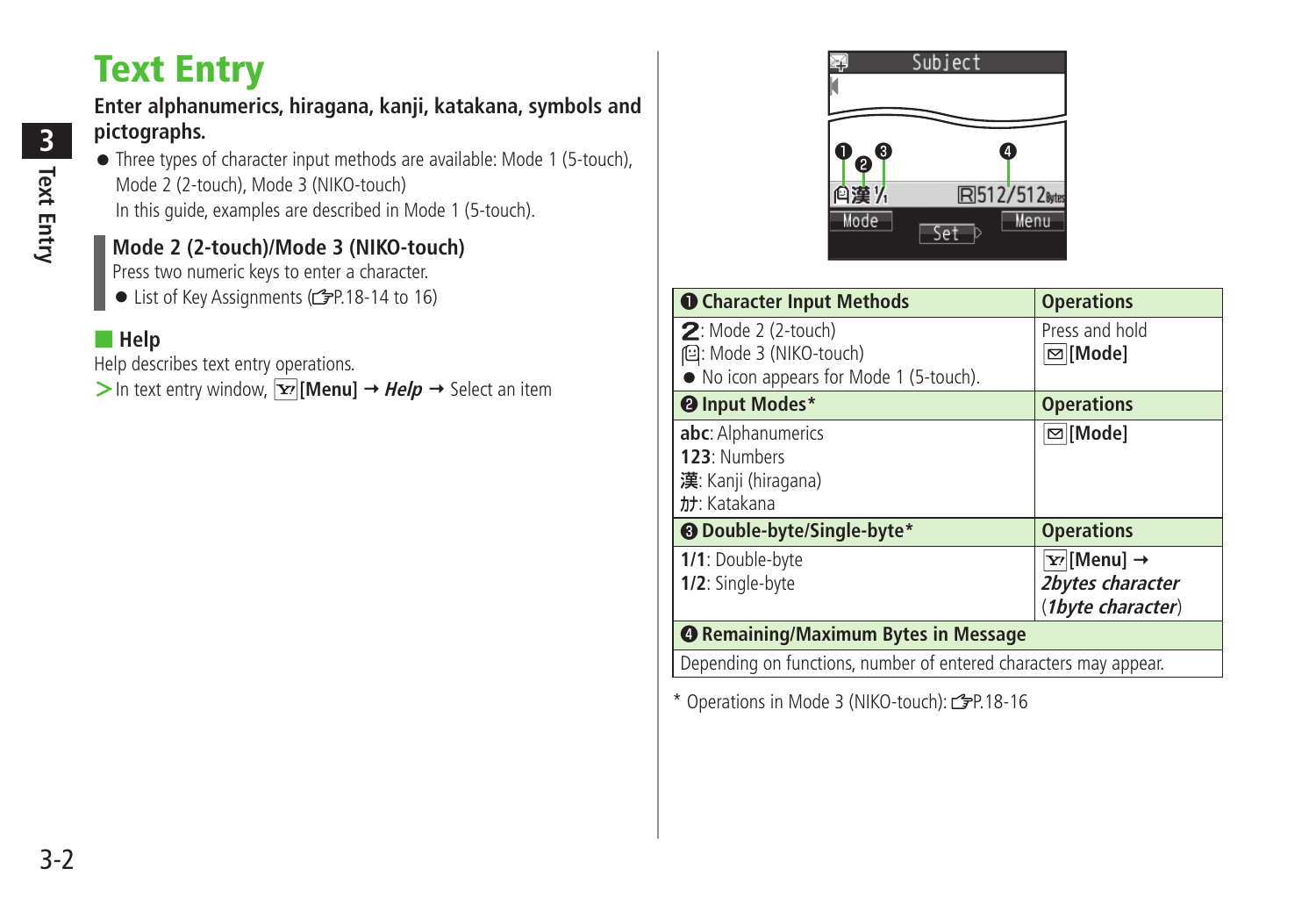# <span id="page-2-0"></span>**Entering Text**

# **Entering Characters**

### **Example: Enter** 鈴木

- **1** In alphanumerics mode, **⊠** twice to switch to kanji (hiragana) mode
	- $\tau$ : 3 three times
	- $\overline{\sigma}: \overline{O}$  \*  $\rightarrow \overline{3}$  three times  $\rightarrow \overline{(*)}$
	- き: [2] twice
	- \* When the next character is on the same key, press  $\circ$  first to move cursor.
- **2** to enter Predictive Candidates List

**3** to select 鈴木

- To change word before converting, press CLR<sup></sup>
- There are four types of word suggestion lists: **Predictive Candidates**, **Conversion Candidates**, **Context Forecast** and **abc/123/Kana Candidates**   $(r = P.3-6)$

| 命木    | Subject                                                                                |      |
|-------|----------------------------------------------------------------------------------------|------|
|       | Pred. cand.<br>除木 スズキ 鈴城 鈴置<br>すずき 鱸 寿松木 SUZUKI<br>錫 寿州貴 鋤 涼樹 スズキ<br>FFB FFB f f b ffb | 1/17 |
| Conv. |                                                                                        |      |

Subject

すず目

## **Other Input Functions**

| Enter katakana/<br>alphanumerics             | Press $\infty$ [Mode] several times to select<br>an input mode $\rightarrow$ Enter characters                                                                                                                                                                                    |  |
|----------------------------------------------|----------------------------------------------------------------------------------------------------------------------------------------------------------------------------------------------------------------------------------------------------------------------------------|--|
| <b>Enter small kana</b><br>(つ, ッ, etc.)      | Enter a character $\rightarrow \boxed{\curvearrowleft}$ to convert to<br>small character<br>• Alternatively, press a key repeatedly<br>to enter an assigned small kana.                                                                                                          |  |
| <b>Enter upper case</b><br>characters        | Enter a character $\rightarrow \boxed{\frown}$<br>• Alternatively, press a key repeatedly to<br>enter an assigned upper case character.                                                                                                                                          |  |
| " Add " or                                   | Enter a character to add "or " →<br>$\overline{*}$ for $\overline{*}$ twice for $\degree$<br>• In single-byte katakana mode, " and "<br>are entered as a single-byte character.                                                                                                  |  |
| <b>Insert line break</b>                     | Press $ \bullet $ [Line FD] to insert line<br>breaks in text                                                                                                                                                                                                                     |  |
| Insert space at end of text                  | $\circ$                                                                                                                                                                                                                                                                          |  |
| Insert space within text                     | Press $\boxed{\#}$ repeatedly until single-byte<br>space appears*, or $\boxed{\mathbf{Y}'}$ [Menu] $\rightarrow$<br><i>Pictograms/symbols <math>\rightarrow</math> Space to enter</i><br>a space (Double-byte (single-byte) space<br>is entered in 2 bytes (1 byte) input mode.) |  |
| Toggle characters in<br>reverse order        | <b>D</b> [Rev]<br>Example: From c, press to toggle<br>as follows: $c \rightarrow b \rightarrow a \rightarrow 2$                                                                                                                                                                  |  |
| Move cursor to beginning/<br>end of sentence | $\chi$ <sup>[</sup> [Menu] $\rightarrow$ <i>Jump <math>\rightarrow</math> To beginning</i><br>or To end                                                                                                                                                                          |  |
| Undo                                         | <b>茴</b> [Undo]                                                                                                                                                                                                                                                                  |  |

\* Space cannot be entered within text in number mode by following the steps above. Use symbol list.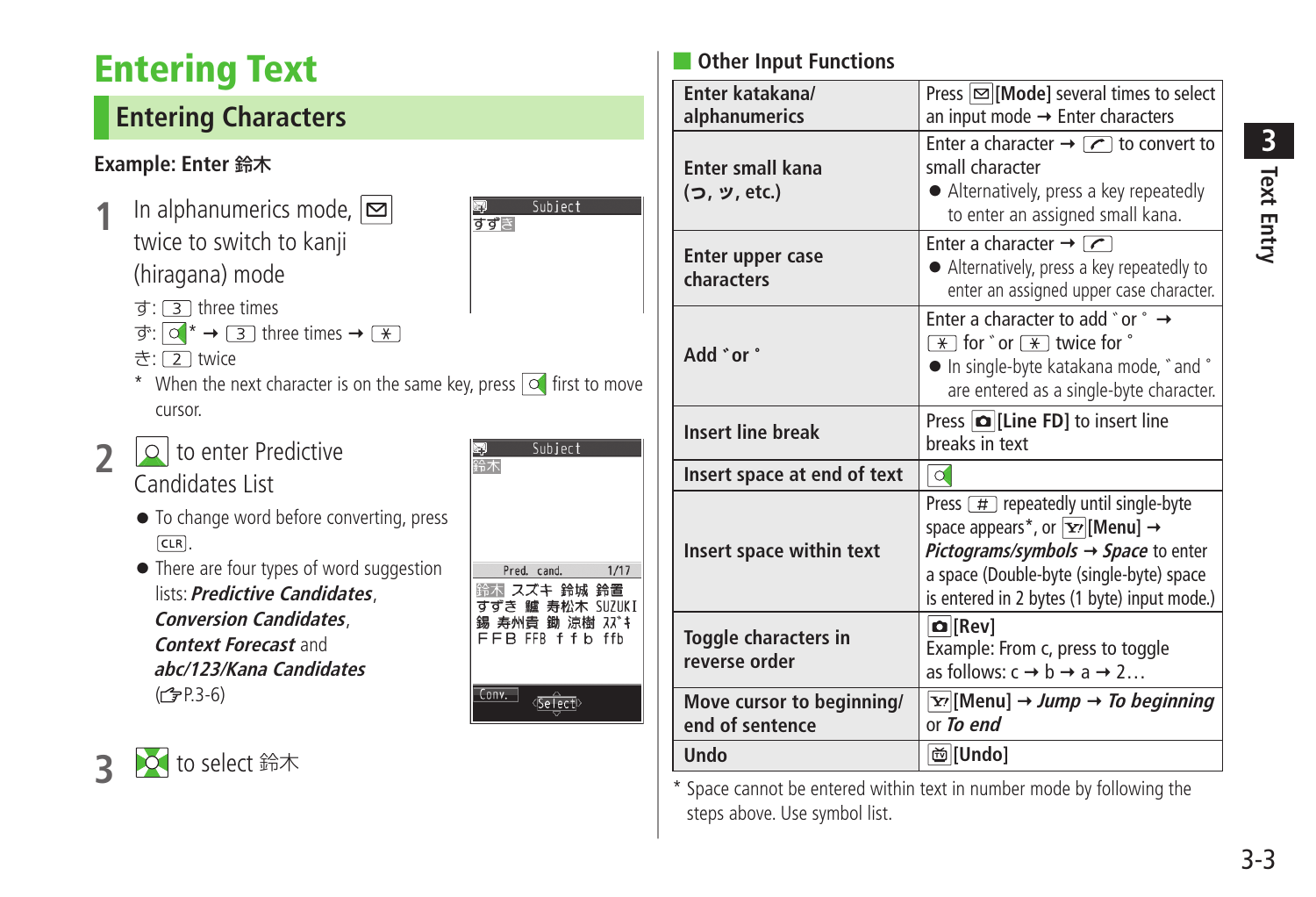# <span id="page-3-0"></span>**Pictographs & Symbols**

● Pictographs do not appear in messages sent to incompatible SoftBank handsets or e-mail.

### **1 Pictographs**

In kanji (hiragana)/katakana/alphanumerics mode,  $\boxed{\ast}$ SoftBank pictograph list appears.

## **Symbols**

Press and hold  $\boxed{H}$ 

Single-byte symbol list appears.



- **2** to select a pictograph or symbol
	- Symbol List: <a>
	<sub>P.18-17</sub>

#### **Note**

- Alternatively, follow the steps to access pictograph or symbol: **[Menu] Pictograms/symbols**
- List Log may appear first.

## **Entering Cross-carrier Pictographs**

Press  $\phi$  or  $\phi$  to toggle lists (Universal pictograph list, Log, Full pictograph list and My Pictograms).

## ■ **Functions Available in Pictograph/Symbol List**

| Enter same pictograph or<br>symbol again                          | $\mathfrak{D}$ [Cont.]                                                                       |
|-------------------------------------------------------------------|----------------------------------------------------------------------------------------------|
| Toggle pictograph/symbol<br>list                                  | Y/[Pict./Symbol]                                                                             |
| Jump to previous/next<br>page                                     | $\boxed{\blacktriangle} / \boxed{\blacktriangledown}$                                        |
| Toggle full screen/standard<br>screen                             | $\overline{r}$                                                                               |
| Toggle double/single-byte<br>symbol and log<br>[symbol list only] | <b>a</b> [1byte/2bytes/Log]<br>to toggle in reverse                                          |
| Toggle pictograph lists<br>[pictograph list only]                 | <b>Q</b> [Univrsl. <sup>1</sup> /Full/ My Pict. <sup>2</sup> /Log]<br>尚 to toggle in reverse |
| <b>Close list</b>                                                 | <b>CLR</b>                                                                                   |

1 In S! Mail Subject/Text/Signature field or Subject field for Auto-sort Setting only

2 In S! Mail Text field only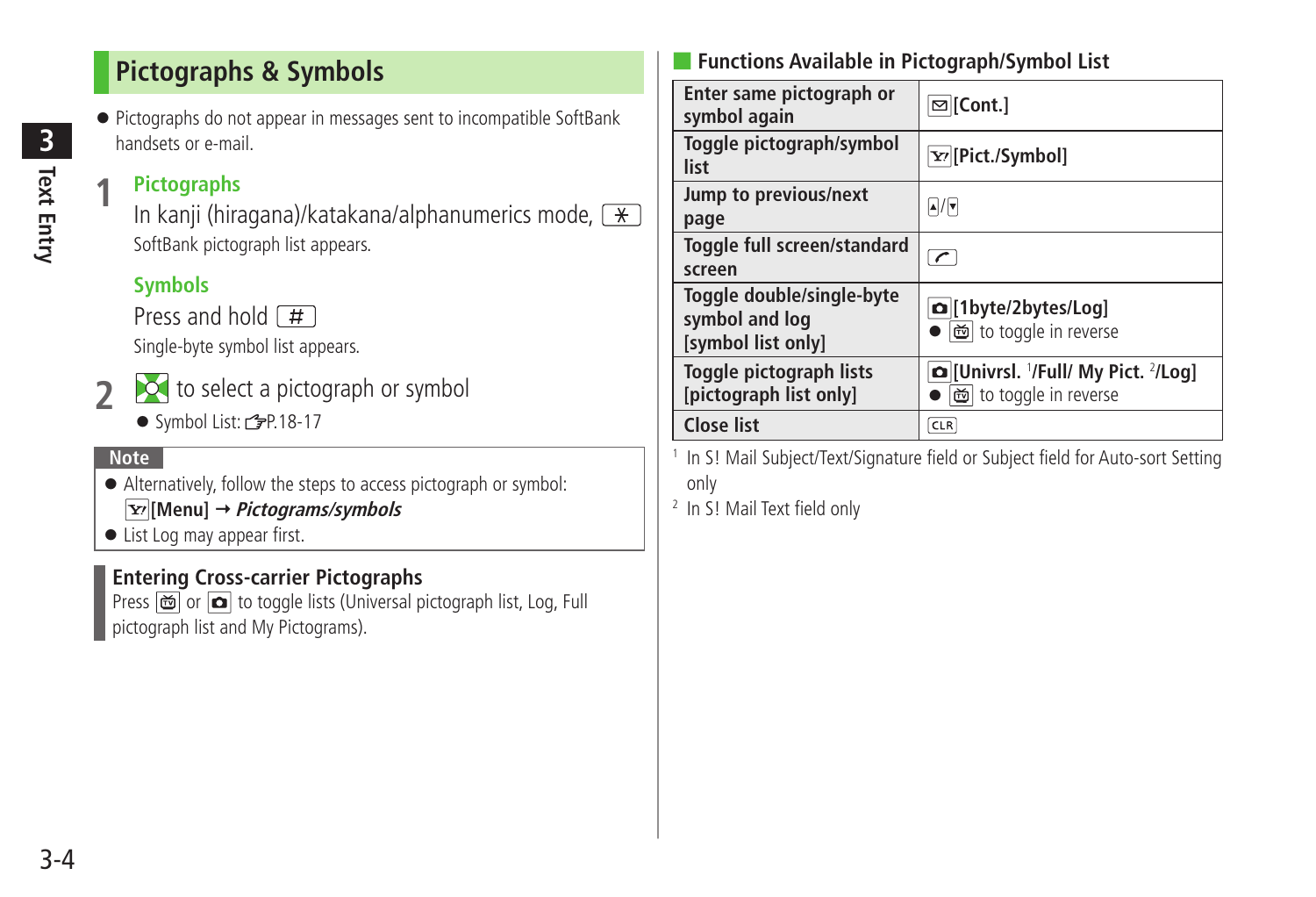# <span id="page-4-0"></span>**Templates**

**Insert templates (greetings, URLs, emoticons) or edit preinstalled templates.**

## **Inserting Templates**

- In text entry window, press and hold  $\boxed{\ast}$ 
	- Not available in number mode.
- Select a category  $\rightarrow$  Select a template

#### **Note**

● Alternatively, in text entry window, **[Y][Menu]** → **Input assistance** → **Templates** to enter a template

## **Editing Templates**

**Main Menu > Tools > Templates/Users Dic. > Templates** 

- **1** Select a category
- $\text{Highlight a template} \rightarrow |\text{and} |[Edit] \rightarrow \text{Edit template}$

#### ■ **Reset Edited Templates**

 $\triangleright$  After Step 1, (highlight a template  $\rightarrow$  )  $\triangleright$  **[Menu]**  $\rightarrow$  *Reset this* or **Reset all** (→ For **Reset all**, enter Phone Password) → YES

#### ■ **Manage Template Folders**

- $>$  In Step 1, highlight a category  $\rightarrow \boxed{\mathbf{x}}$  [Menu]  $\rightarrow$  *Edit folder name*  $\rightarrow$ Edit folder name
- $\bullet$  To reset folder name,  $\boxed{\mathbf{x}}$  **[Menul**  $\rightarrow$  **Reset name**  $\rightarrow$  **YES**

# **Additional Features**

- In text entry window,  $\overline{\mathbf{x}}$  [Menu]  $\rightarrow$  *Input assistance*
- **2** Select an item (See below)

| <b>Item</b>                 | <b>Operation/Description</b>                                                                                                                      |
|-----------------------------|---------------------------------------------------------------------------------------------------------------------------------------------------|
| <b>Kuten Code</b>           | Enter a character code (rep.18-18)<br>> Enter a character code (4 digits)                                                                         |
| Input date/<br>time         | Select a style to enter date/time<br>$\triangleright$ Select a display style $\rightarrow$ Enter date/time                                        |
| Quote phone<br>book         | Quote Phone Book entry detail<br>Select an entry $\rightarrow$ Check item(s) to quote $\rightarrow$<br>$\mathbf{⊠}$ [Finish]                      |
| <b>Quote accnt</b><br>detls | <b>Ouote Account Details</b><br>$\triangleright$ Enter Phone Password $\rightarrow$ Check item(s) to quote $\rightarrow$<br>$\mathbf{⊓}$ [Finish] |
| <b>Bar code</b><br>reader   | Activate Bar Code Reader to insert scanned result<br>$(\mathcal{F}P.12-12)$                                                                       |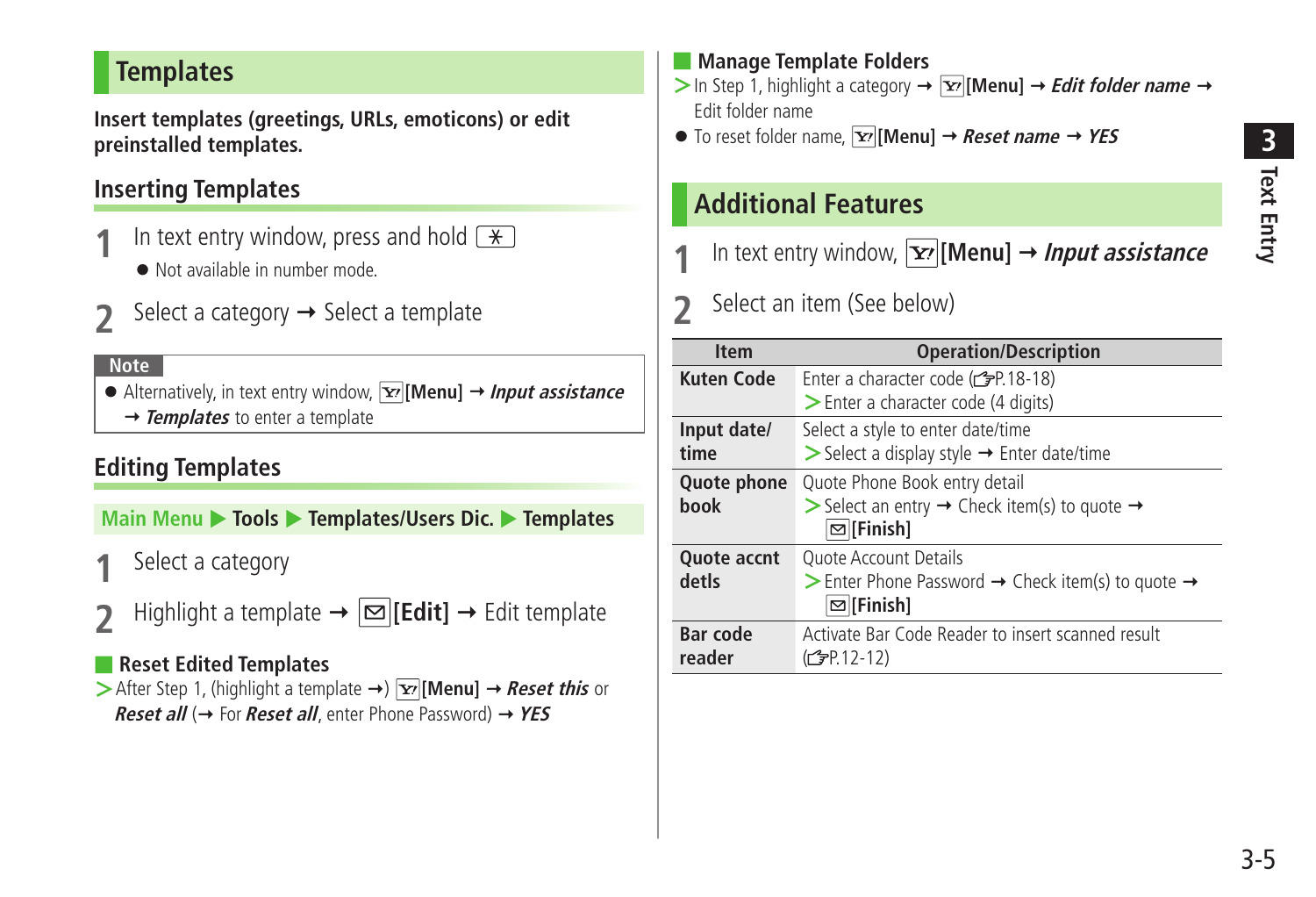# <span id="page-5-0"></span>**Conversion Methods (Japanese)**

# **Predictive Conversion**

**The following suggestion lists appear while entering text or after a word is fixed.**

| While                              | <b>Predictive</b><br><b>Candidates</b><br><b>Conversion</b><br><b>Candidates</b> | Lists likely conversions (Predictive<br>Candidates) and matching conversions<br>(Conversion Candidates)<br>Predictive Candidates: わ → 私, わたし, etc.<br>Conversion Candidates: わ→和, 輪, etc. |
|------------------------------------|----------------------------------------------------------------------------------|-------------------------------------------------------------------------------------------------------------------------------------------------------------------------------------------|
| <b>Entering</b><br><b>Text</b>     |                                                                                  | Suggests matching conversions<br>Example: わ → 和, 輪, etc.                                                                                                                                  |
|                                    | abc/123/<br>Kana<br><b>Candidates</b>                                            | Lists alphanumerics/katakana assigned to<br>key (子P.3-7)                                                                                                                                  |
| After a<br>Word is<br><b>Fixed</b> | Context<br><b>Forecast</b>                                                       | Suggests words likely to follow<br>Example: 私 is fixed $\rightarrow$ です, の, は, etc.                                                                                                       |

- Predictions change with each letter entered.
- Press **<b>E** [Pred.]/[Conv.] to toggle Predictive Candidates List and Conversion Candidates List.

#### **Note**

● 832P learns entered characters and suggests them for future conversions  $(r = P.3-8)$ .

## **Example: Enter** 私の鼻

- **1** In kanji (hiragana) mode, 0 わ is entered and Predictive Candidates List appears.
- **2 1 b** to move to Predictive Candidates List  $\rightarrow$   $\sim$  to select  $\frac{1}{4}$ 私 is entered and Context Forecast List appears.
- **3 o** to move to Context Forecast List  $\rightarrow$  to select の の is entered and Context Forecast List appears.
- $4 \t6 \t7 \t5$

はな is entered and Predictive Candidates List appears.

**5 [Conv.]**

Conversion Candidates List appears.



| Subject                   |  |
|---------------------------|--|
| 私の                        |  |
|                           |  |
|                           |  |
|                           |  |
|                           |  |
|                           |  |
|                           |  |
|                           |  |
| 2/100<br>Context forecast |  |
| は 囫 達 自身 だけ にも            |  |
| ?<br>でも しか に 。            |  |
|                           |  |
| がをですとでも!                  |  |
| $171 -$<br>って<br>D.       |  |
| か だ ね よ だけど から            |  |
| 的 ですか でしょう                |  |
|                           |  |
| ectb                      |  |
|                           |  |
|                           |  |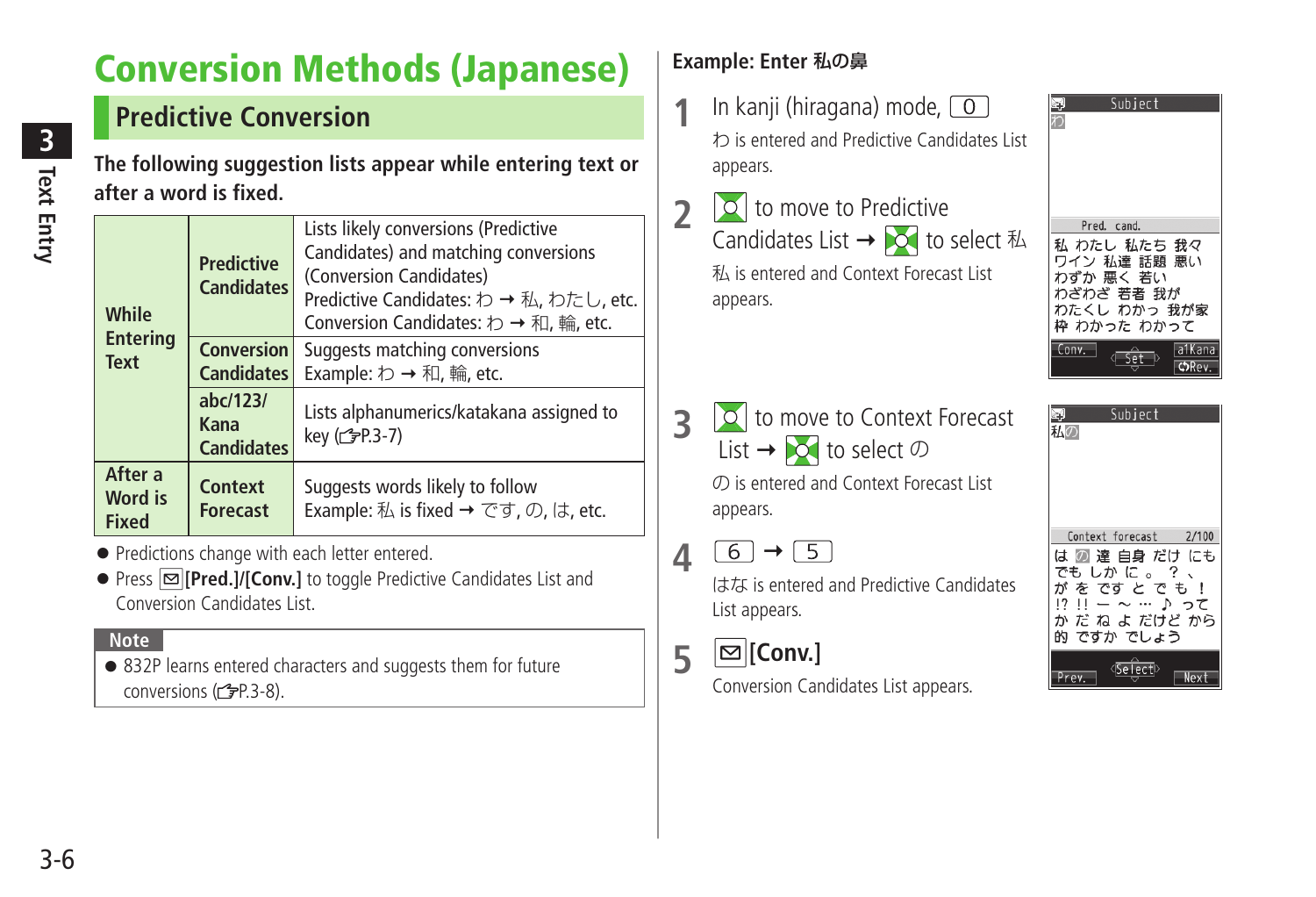<span id="page-6-0"></span>



#### **If the Word is Not Listed**

Press [CLR] to return to hiragana, and segment hiragana to convert separately.

Example: Segment はるか into はる and か, then convert to 春香

① Move cursor to る, then convert はる to 春 → ●

② Convert  $\uparrow$  to 香 →  $\lceil \bullet \rceil$ 

### **Using Previously Entered Words**

Enter the first one or two hiragana to access previously entered words in the list.

# **Converting Hiragana to Katakana/ Alphanumerics**

**Enter katakana and alphanumerics in kanji (hiragana) mode. Date and time can be entered quickly.**

**Example 1: Enter OK**

| <b>Step</b>    |                |              |                                   |    |
|----------------|----------------|--------------|-----------------------------------|----|
| Key            | 6<br>(3 times) | 5<br>(twice) | $\overline{Y'}$ [a1Kana]          | ō  |
| <b>Display</b> | ß۱             | ふに           | abc/123/Kana<br><b>Candidates</b> | OK |

**• Press • after highlighting OK.** 

#### **Example 2: Enter 10:30 or 10/30**

| Step           |          |                                   |                      |
|----------------|----------|-----------------------------------|----------------------|
| Kev            | $\Omega$ | x/[a1Kana]                        |                      |
| <b>Display</b> | あわさわ     | abc/123/Kana<br><b>Candidates</b> | 10:30<br>or<br>10/30 |

● Press **●** after highlighting **10:30** or **10/30**.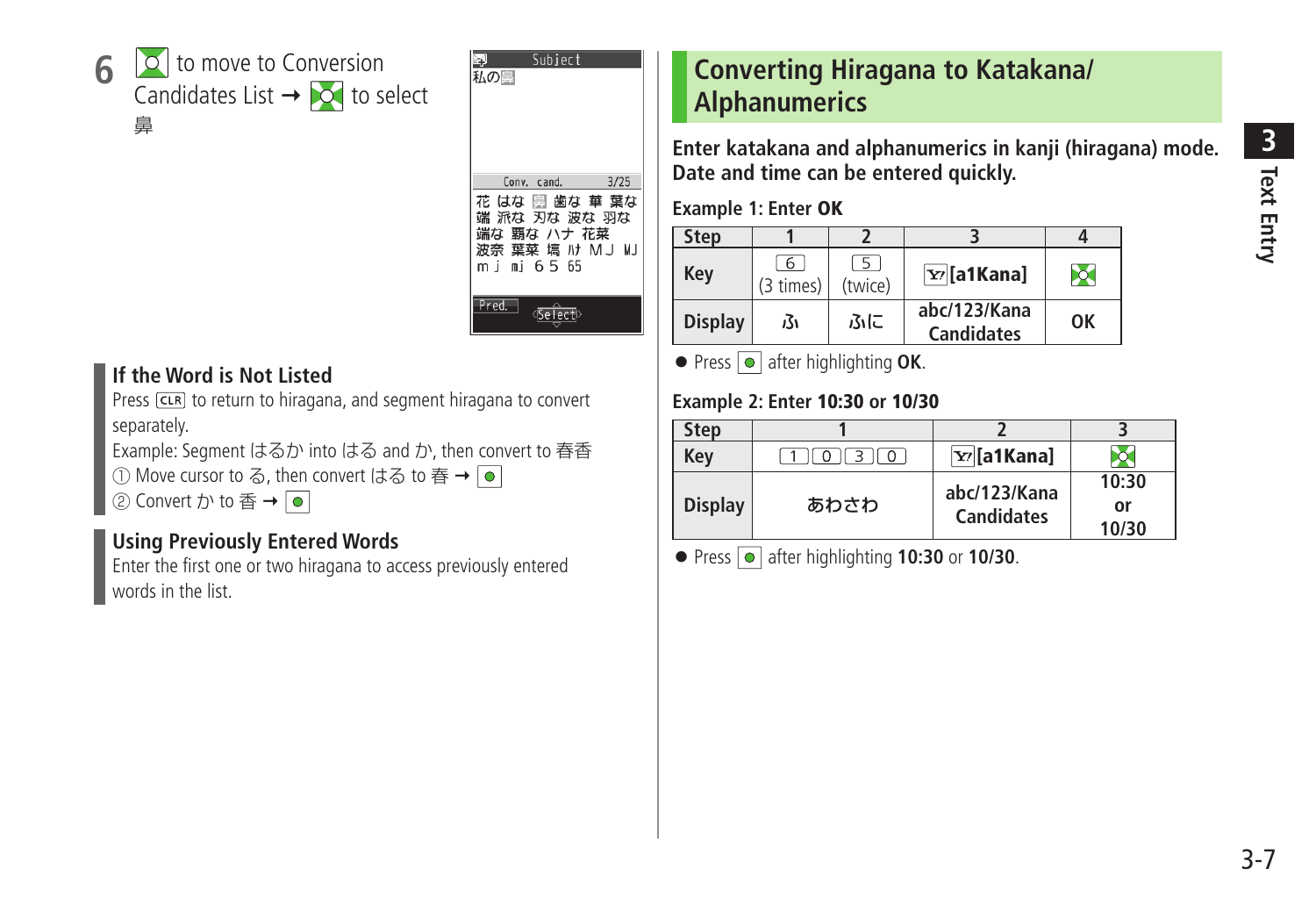# <span id="page-7-0"></span>**Conversion**

## **Viewing Learned Words**

- In text entry window,  $|\mathbf{x}\rangle$  [Menu]  $\rightarrow$ **Text entry setting Learned words**
- Select a row  $\rightarrow$  Select a log

#### **Delete Learned Words**

 $>$  In Step 2, (highlight a log  $\rightarrow$  )  $\overline{Y}$  [Menu]  $\rightarrow$  *Delete this* or *Delete all* (→ For *Delete all*, enter Phone Password) → YES

**Tip**

Settings Set Learning Feature Off for Secret Mode/Secret Data Only ●Delete All Learned Words ( $\rightarrow$ P.17-9)

# **Activating/Canceling Prediction List**

**<Default> ON**

In text entry window,  $|\mathbf{x}|$  [Menu]  $\rightarrow$ **Text entry setting**

## **2** Select an item (See below)

| <b>Item</b>          | <b>Operation/Description</b>                                                                         |
|----------------------|------------------------------------------------------------------------------------------------------|
| <b>Predict</b>       | Activate/cancel Predictive Candidates and Context<br>Forecast lists                                  |
| Candidate<br>display | Activate/cancel Context Forecast list                                                                |
| quide                | <b>2/NIKO-touch</b> Activate/cancel Conversion Candidates quidance for<br>2/NIKO-touch input method. |

# **3 ON** or **OFF**

## **Fixing Entered Characters Automatically**

**<Default> ON**

**Fix character in Mode 1 (5-touch) automatically after specified time elapses.**

- In text entry window,  $\boxed{\mathbf{Y}'}$  [Menu]  $\rightarrow$ **Text entry setting**
- *Character set time*  $\rightarrow$  Select a speed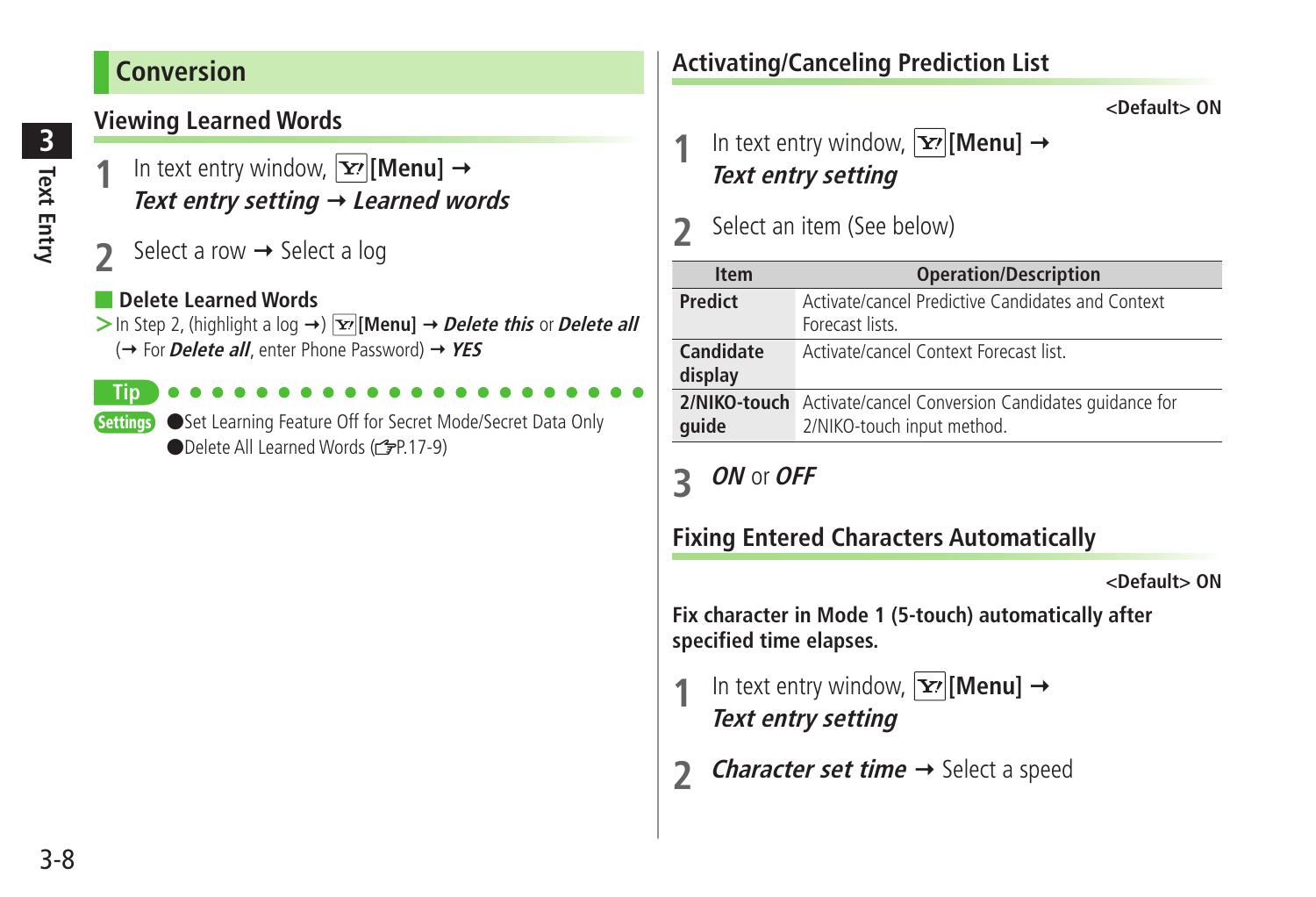# <span id="page-8-0"></span>**Editing Text**

# **Deleting & Replacing**

## **1 Delete Characters within Lines**

Place cursor before a character  $\rightarrow$   $\sqrt{CR}$ 

A character after cursor is deleted.

● Press and hold CLR to delete all characters after cursor.

# **Delete Characters from the End of Text**

Place cursor at the end of text  $\rightarrow$  CLR A character before cursor is deleted.

● Press and hold come to delete all characters before cursor.

# **2** Enter another character

# **Copy/Cut/Paste**

**Copy/cut text (up to 5000 double-byte/10000 single-byte) and paste to another place.**

In text entry window,  $|\mathbf{x}|$  [Menu]  $\rightarrow$  *Copy* or *Cut* 

## **2 Select Text to Copy/Cut** Place cursor before (or after) text to select  $\rightarrow$  $\bullet$  **[Start]**  $\rightarrow$  Place cursor after (or before) text  $\rightarrow$ **[End]**

# **Select All**

# $\boxed{\mathbf{Y}}$  [All]  $\rightarrow$   $\boxed{\circ}$  [End]

**3** Place cursor at target location  $\rightarrow$   $\boxed{\mathbf{Y}'}$  [Menu]  $\rightarrow$ **Paste**